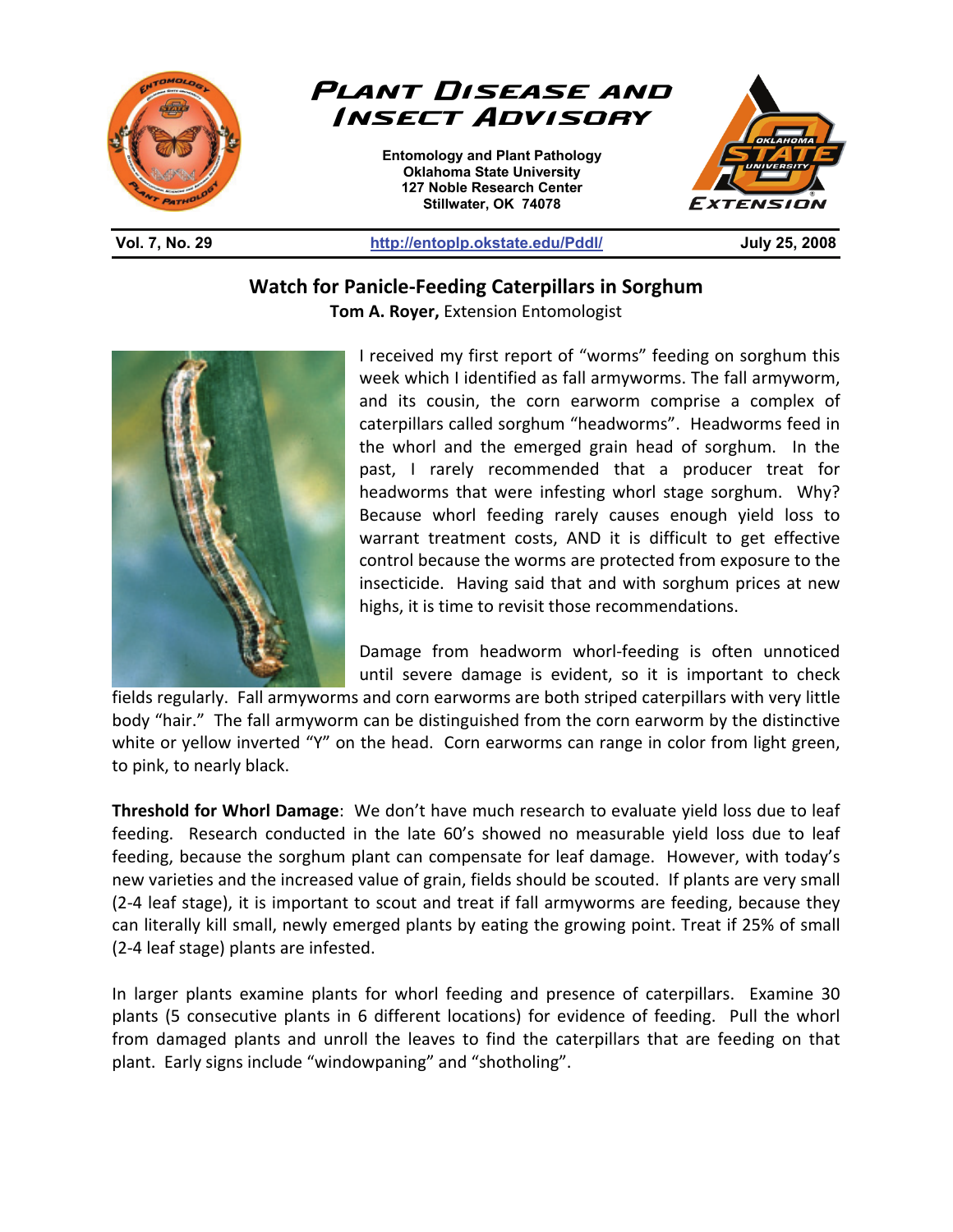

Before making a treatment decision, split a few stalks to see where the panicle is located. If the sorghum is close to emerging (boot stage), today's market prices suggest we should be looking at 75% of the whorls infested with 1-2 caterpillars present as a treatment threshold.

**Threshold for Panicle Damage:** Texas A&M entomologists recently revised published economic thresholds for the headworm complex in emerged heads after showing that the old thresholds were underestimating potential yield loss. The researchers found that headworms suffer heavy mortality until they reach the 4<sup>th</sup> instar (have molted 3 times). By that time, they are about  $\frac{1}{2}$ inches long and will likely live to cause economic damage. I have adapted their results to provide Oklahoma growers with a suggested treatment threshold that can be calculated for use with the "shake bucket" sampling technique in the attached worksheet. The bottom line: with today's prices for sorghum grain, it is more important than ever to scout fields for insect pests.

**An example for all worms over ½ inch:** As an example, let's say that you counted 22 plants in 17.4 ft on your 30-inch row sorghum. That is equivalent to the number of plants in 1/1000 of an acre. Your control costs are \$8.00 and you have contracted your sorghum to sell for \$7.00 per hundredweight. You sampled your field with the shake bucket method and found 47 caterpillars in 30 samples.

Worm size (Circle) Small (less than  $\frac{1}{2}$  inches long Large (more than ½ inches long) Mixed (50% large, 50% small)

> Control Cost =  $$8.00$ , Market Value of Crop =  $$7.00$ Plants per acre =  $22 \times 1000 = 22,000$ . Calculated EIL number of caterpillars per acre (from EIL Table) 11,000/acre 11,000 caterpillars per acre/22,000 plants per acre  $= 0.5$  worms per head.

**EIL = 0.5 worms per head.** 

The EIL is **0.50 worms per plant,** and you collected **1.56 worms per plant** (47 worms/ 30 plants). You **should treat** because you have exceeded the EIL.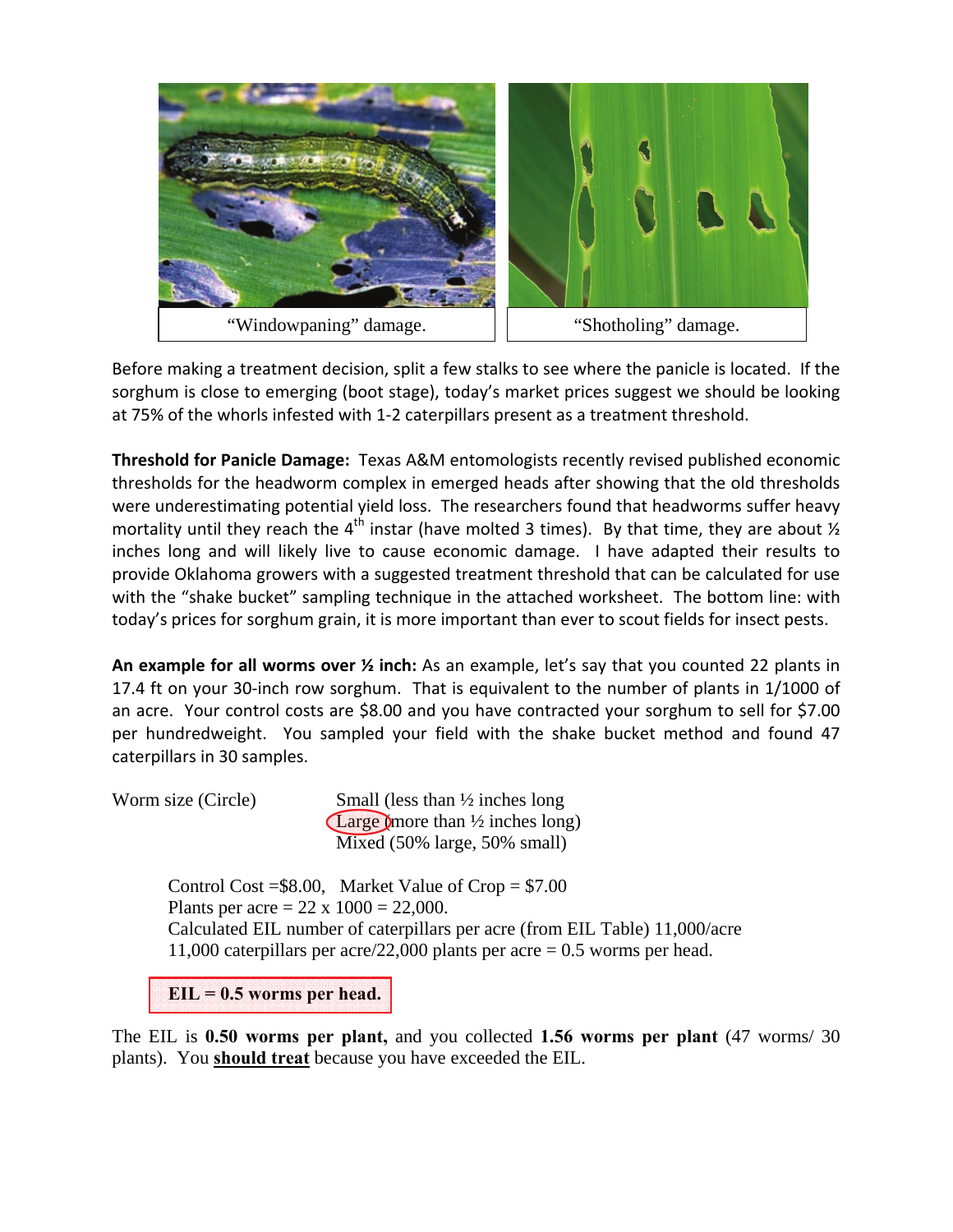## **An example for all worms under ½ inch:**

| Worm size (Circle) | $\mathsf{Small}$ less than $\frac{1}{2}$ inches long |
|--------------------|------------------------------------------------------|
|                    | Large (more than $\frac{1}{2}$ inches long)          |
|                    | Mixed (50% large, 50% small)                         |

Control Cost =  $$8.00$ , Market Value of Crop =  $$7.00$ Plants per acre =  $22 \times 1000 = 22,000$ . Calculated EIL number of caterpillars per acre (from EIL Table) 58,000/acre 58,000 caterpillars per acre /22,000 plants per acre = 2.63 worms per head

**EIL = 2.63 worms per head.** 

The EIL is **2.63 worms per plant,** and you collected **1.56 worms per plant** (47 worms/ 30 plants). You **should not treat** because you have not exceeded the EIL.

## **An example for worms of mixed sizes:**

| Worm size (Circle) | Small (less than $\frac{1}{2}$ inches long  |
|--------------------|---------------------------------------------|
|                    | Large (more than $\frac{1}{2}$ inches long) |
|                    | $Mixed$ (50% large, 50% small)              |

Control Cost =  $$8.00$ , Market Value of Crop =  $$7.00$ Plants per acre =  $22 \times 1000 = 22,000$ . Calculated EIL number of caterpillars per acre (from EIL Table) 34,000/acre 34,000 caterpillars per acre/22,000 plants per acre  $= 1.54$  worms per head

**EIL = 1.54 worms per head.** 

The EIL is **1.54 worms per plant,** and you collected **1.56 worms per plant** (47 worms/ 30 plants). You **should treat** because you have exceeded the EIL, **or** resample in 2-3 days, especially if there is reason to believe that more worm mortality will occur due to heavy rains or numerous predators present in the field or if you can't immediately schedule a treatment.

\_\_\_\_\_\_\_\_\_\_\_\_\_\_\_\_\_\_\_\_\_\_\_\_\_\_\_\_\_\_\_\_\_\_\_\_\_\_\_\_\_\_\_\_\_\_\_\_\_\_\_\_\_\_\_\_\_\_\_\_\_\_\_\_\_\_\_\_\_\_\_\_\_\_\_\_\_

Dr. Richard Grantham, Director, Plant Disease and Insect Diagnostic Laboratory

Oklahoma State University, in compliance with Title IV and VII of the Civil Rights Act of 1964, Executive Order of 11246 as amended, Title IX of the Education Amendments of 1972, Americans with Disabilities Act of 1990, and other federal laws and regulations, does not discriminate on the basis of race, color, national origin, sex, age, religion, disability, or status as a veteran in any of its policies, practices or procedures. This includes but is not limited to admissions, employment, financial aid, and educational services.

Issued in furtherance of Cooperative Extension work, acts of May 8 and June 30, 1914, in cooperation with the U.S. Department of Agriculture, Robert E. Whitson, VP, Dean, and Director for Agricultural Programs, Oklahoma State University, Stillwater, Oklahoma. This publication is printed and issued by Oklahoma State University as authorized by the Dean of Agricultural Sciences and Natural Resources.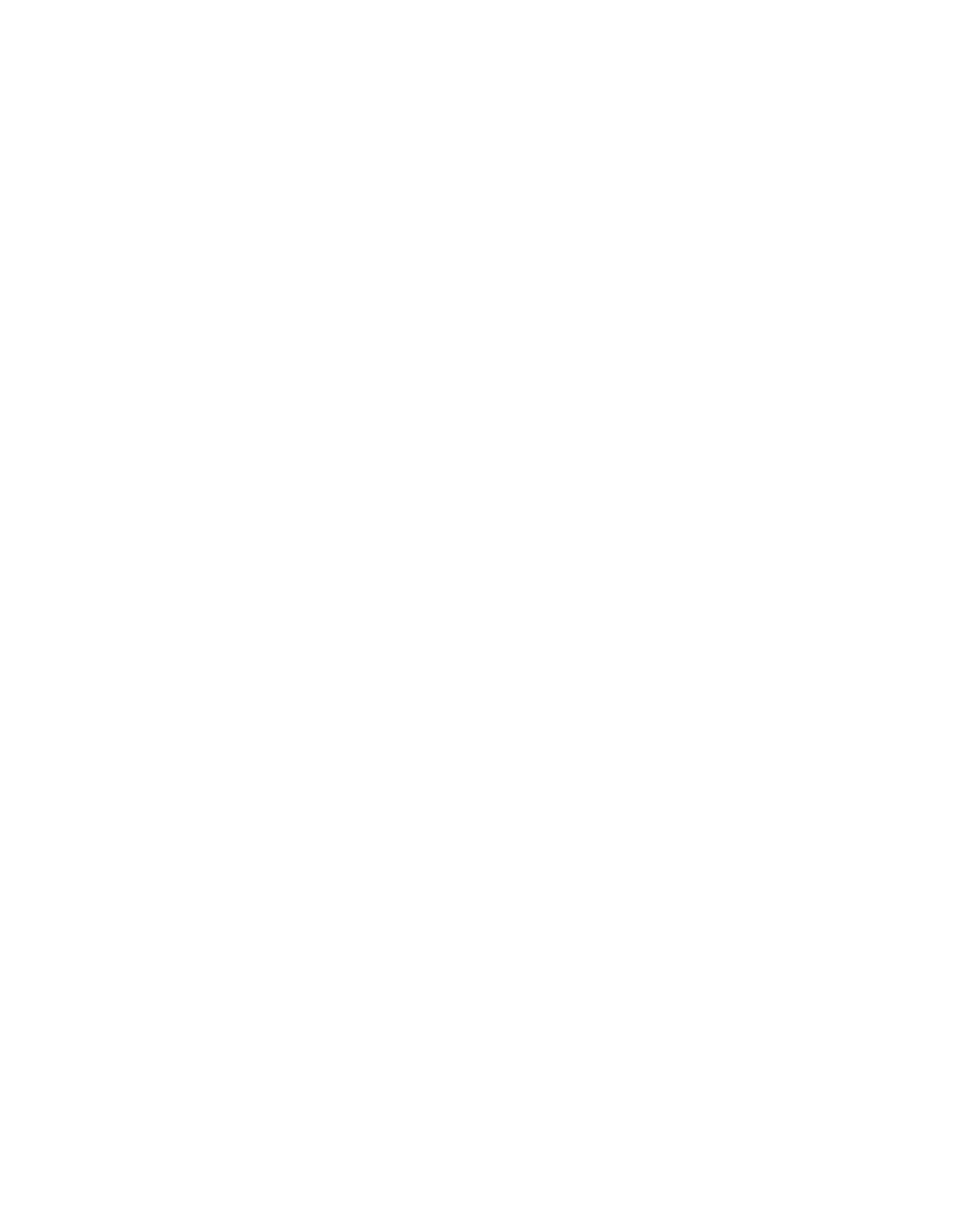Step 1: Scout your field with the shake bucket method, paying attention to the size and number of worms you collected. Estimate the Economic Injury Level from the tables (page 3) based on sample of worm size in heads. Determine control costs (cost of insecticide + cost of application) and market value of crop (\$ per hundred weight).

Worm size (Circle) Small (less than  $\frac{1}{2}$  inches long Large (more than  $\frac{1}{2}$  inches long) Mixed (50% large, 50% small)

Control  $Cost =$  Market Value of  $Crop =$ 

Number of caterpillars per acre (from EIL Table) \_\_\_\_\_\_\_\_\_\_\_\_\_\_\_\_\_\_\_\_\_\_\_\_\_\_\_\_\_\_\_\_

Step 2: Estimate your plant population. Go by planting rate/acre or calculate your row spacing.

| 20 inch spacing----# plants in 26.2 ft | $X$ 1000 = | plants/acre |
|----------------------------------------|------------|-------------|
| 30 inch spacing----# plants in 17.4 ft | $X 1000 =$ | plants/acre |
| 36 inch spacing----# plants in 14.5 ft | $X 1000 =$ | plants/acre |
| 40 inch spacing----# plants in 13.2 ft | $X 1000 =$ | plants/acre |

Step 3: Divide the Number of caterpillars per acre by the # plants per acre. That number equals the number of caterpillars per head for the threshold.

 # Caterpillars per acre \_\_\_\_\_\_\_\_\_\_\_ / # Plants per acre\_\_\_\_\_\_\_\_\_ Threshold: \_\_\_\_\_\_\_\_\_\_\_\_\_\_\_\_\_\_\_ per head.

Decision: Treat<sup>\*\*</sup> if the threshold was met or exceeded.

\*\* Chemical registrations can change; consult current recommendations published in CR-7170, *Management of Insect and Mite Pests of Sorghum*. Consult label for information on pre-harvest intervals and grazing restrictions.